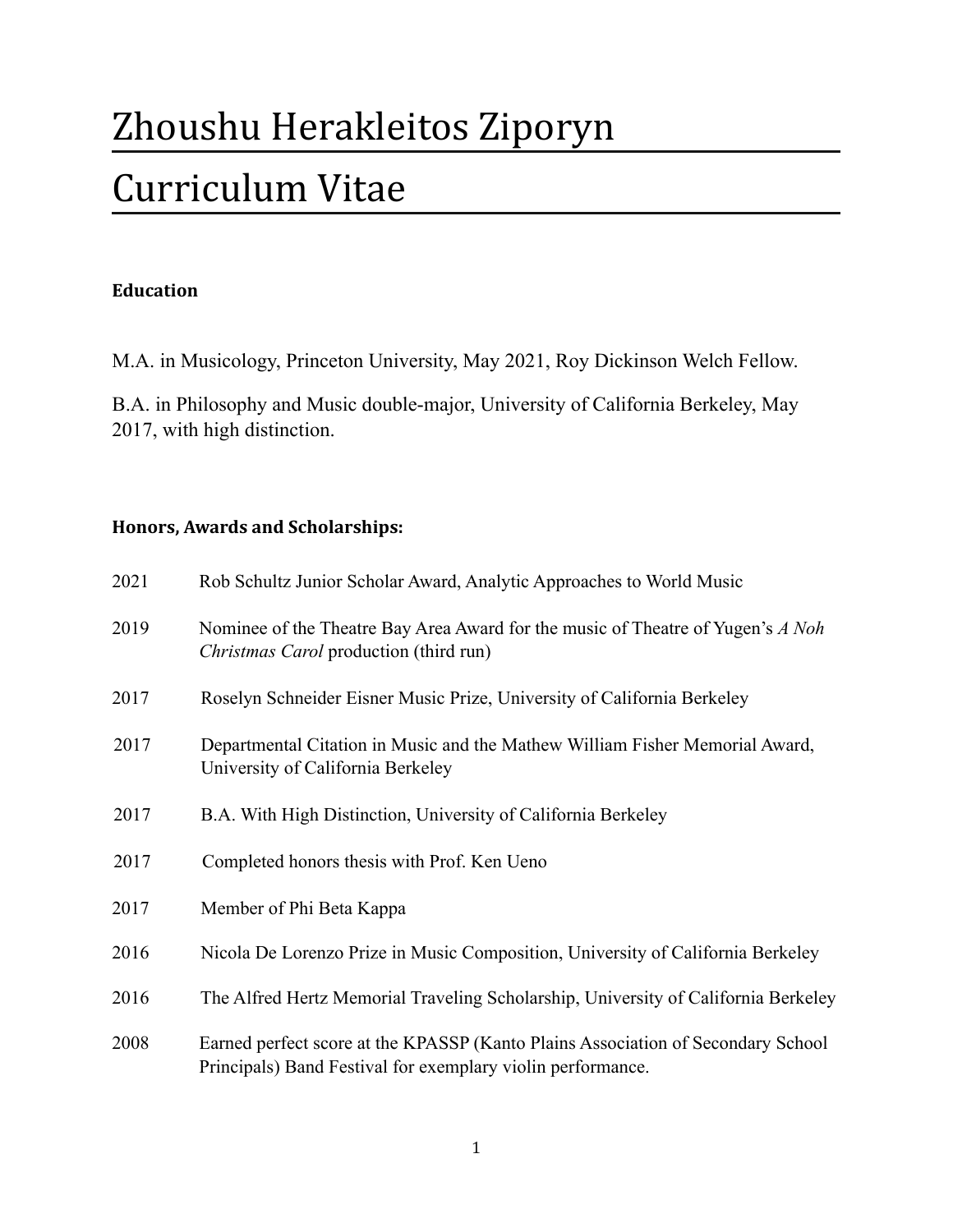2007 "Yuryo-Sho (Superior Prize)" at the 9th annual Kansai String Competition sponsored by JASTA (Japan String Teachers Association).

#### **Performances/Commissions/Presentations/Projects:**

- 2022 Accepted to give a paper on Noh in relation to Kitaro Nishida's philosophy at the Association of Asian Studies 2022 Annual Conference.
- 2021 Hired by Noh Society New York to act as interpreter/translator for an online webinar on the Noh piece "Tomoe," featuring Kanze School Noh actor Mikata Shizuka.
- 2021 Gave a paper at the Analytical Approaches to World Music Annual Conference in Paris, presenting new findings on the philosophical premises underlying traditional Japanese artforms, focusing in particular on the notation systems of Japanese gagaku music.
- 2021 Hired by Kazufusa Hōshō (20<sup>th</sup> Grand Master of the Hōshō School of Noh (宝生 流) ), to translate the narration in a new fusion Noh-inspired theatre piece into English and to translate the subtitles for a cultural promotion video for Noh.
- 2021 Hired by Noh Society New York to act as interpreter for a special workshop and performance event hosted by Northeastern University and Japan Foundation New York, featuring a hands-on workshop and virtual performance by Shigeyama Ippei and the Shigeyama Kyogen Company.
- 2020 Gave a paper talk on recent research findings at the Harvard Graduate Music Forum Conference 2020. Paper title: "On the linguistic-syllabic cognitive mapping of sound in Japanese culture, interpreted through medieval Japanese gagaku music."
- 2020 Hired by Noh Society New York to work as official translator for the "Kyogen 400 Years Of Laughter in Kyoto" Performance in New York featuring the Shigeyama Kyogen Company. This included translating a New Kyogen piece into English for the first time, as well as acting as an interpreter for a special workshop with Shigeyama Ippei.
- 2020 Premiered new etudes specially written for the bitKlavier, a new virtual instrument invented and developed at Princeton University. (publication in progress). This versatile instrument is easily integratabtle into a DAW, and holds potential for creating novel sounds and sound creation mechanisms.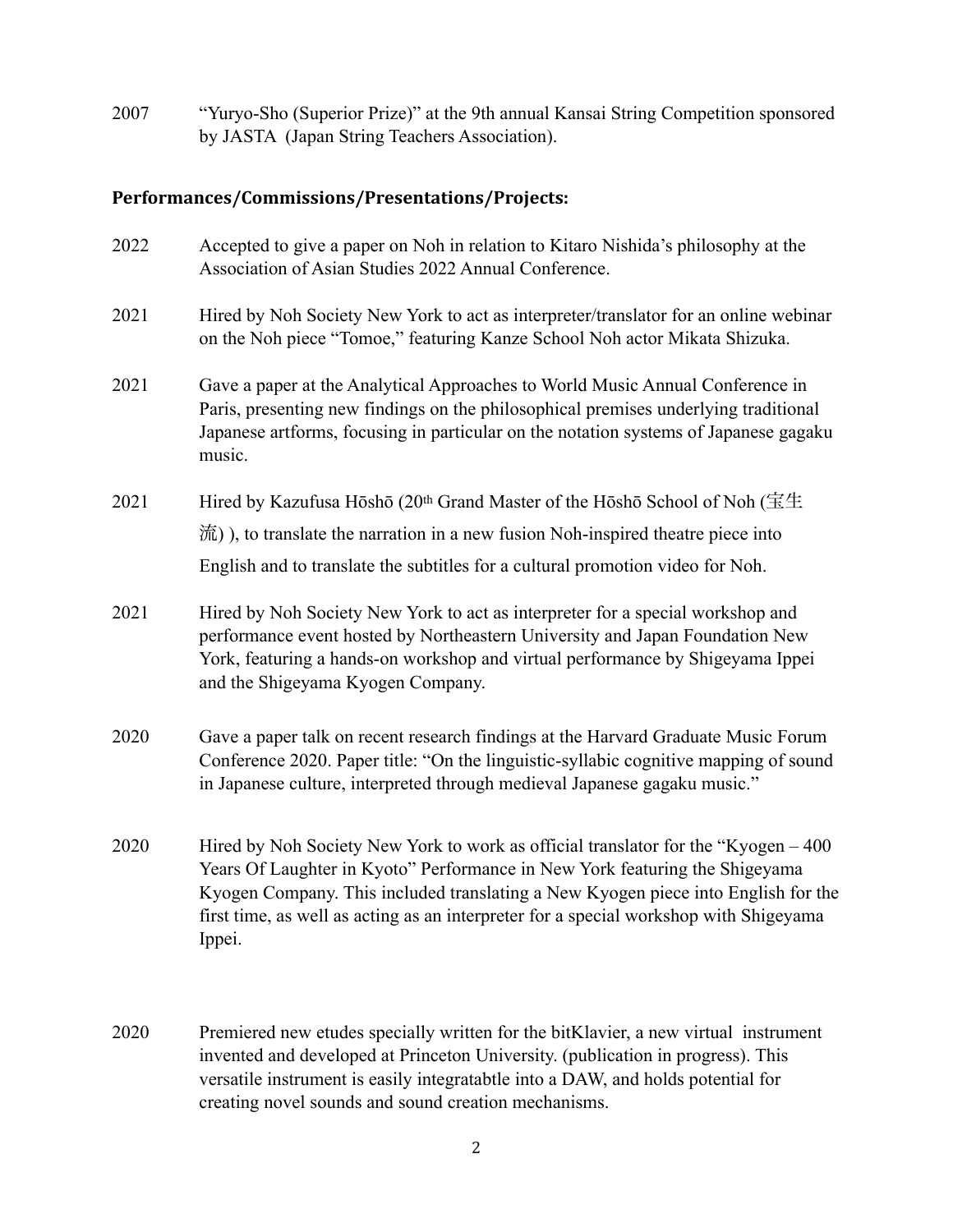| 2019 | Hired by Kazufusa Hōshō (20 <sup>th</sup> Grand Master of the Hōshō School of Noh ( $\pm \pm$ )                                                                                                                                                                                                                                                                                                                                                                               |
|------|-------------------------------------------------------------------------------------------------------------------------------------------------------------------------------------------------------------------------------------------------------------------------------------------------------------------------------------------------------------------------------------------------------------------------------------------------------------------------------|
|      | 流)), to work as official translator for the Hōshō Company Abu Dhabi tour in June.                                                                                                                                                                                                                                                                                                                                                                                             |
| 2019 | Commissioned to score short film, <i>The Hermit</i> , directed by Noel Kabe. The film<br>enjoyed recognition as the Best Experimental Film at the Alternating Currents Film<br>Festival, as well as being a finalist and official selection in various other festivals.                                                                                                                                                                                                       |
| 2019 | Commissioned by luthier Andreas to compose a new form of music making, where<br>the score and instrument are integrated as one.                                                                                                                                                                                                                                                                                                                                               |
| 2019 | Collaborated as a shō player with biwa-player Kazuyuki Shiotaka, on new<br>contemporary pieces that involve Western instruments such as flute and violin.                                                                                                                                                                                                                                                                                                                     |
| 2018 | Commissioned as composer by Andreas Preuss Fine Violins to write for violin (Ray<br>Iwazumi) and guitar (Daisuke Suzuki) in a program entitled "Musical Kaleidoscope,"<br>whose theme and aim is to make classical music more accessible to broader<br>audiences by also having a comical/relatable "funny new piece" in the program.<br>Piece entitled " $\forall t$ - $\oslash$ , $\lambda$ ?" (trans. "Aaand-a, what?!") premiered in Daikan-<br>yama, Tokyo, November 18. |
| 2018 | Kyogen peformances with the Yamamoto family, including pieces such as<br>"Negiyamabushi" (禰宜山伏) and "Kubihiki" (首引き) in venues in Tokyo and<br>Shizuoka.                                                                                                                                                                                                                                                                                                                      |
|      | 2017-2020 Hired as composer for the Theatre of Yugen (San Francisco), to work on the full<br>production of A Noh Christmas Carol. Premiering in December 2017, the production<br>was restaged both in December 2018 and December 2019, due to popular demand.<br>The production received numerous rave reviews and was poised as a "must-see" by<br>Broadway World.                                                                                                           |
| 2017 | World premier of my original Kyōgen-Noh fusion musical theatre, "Tomorrow's<br>Sound," at the Theatre of Yugen in San Francisco. Worked as the composer,<br>playwright, and co-director.                                                                                                                                                                                                                                                                                      |

- 2017 Performed Michael Pisaro's "Ricefall" with the San Francisco Contemporary Music Players at a "in the Laboratory Series" concert, as part of their "Side by Side Program."
- 2016 World premier of "une teinte de jaune bleuâtre qui fait plisser les yeux" for harpsichord, performed by Director/harpsichordist Davitt Moroney at the University of California University Baroque Ensemble End-of-Semester Concert.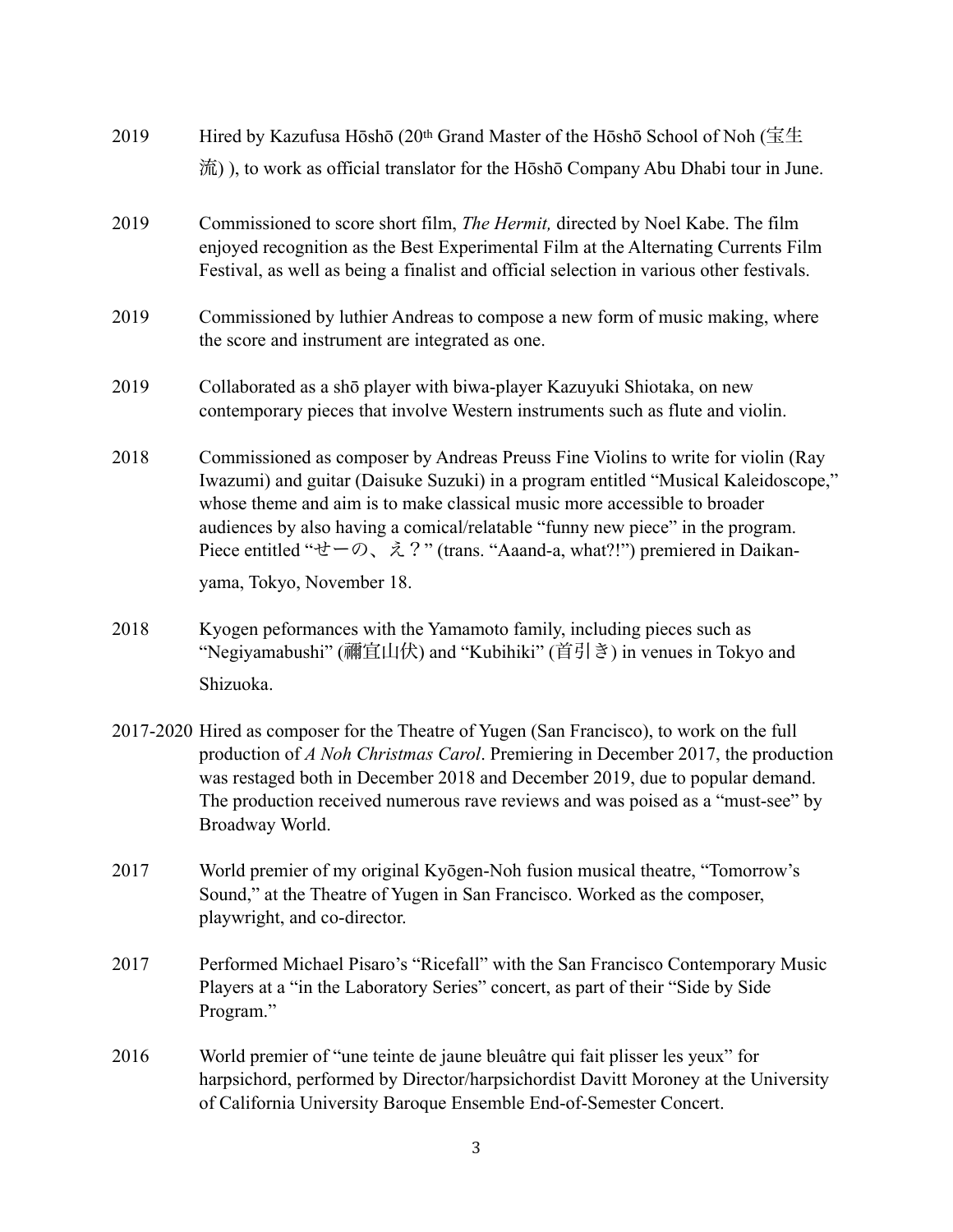| 2016 | Original composition "Poetry Fugue No. 7 for Astronomer Alexei Filippenko and<br>Mycologist John Taylor / ~from Star Wars Palimpsest: Luke as A Pagan Hero~",<br>performed with the help of Professor Alexei Filippenko and Professor John Taylor at<br>the Undergraduate Composer Club End-of-Semester Concert. |
|------|------------------------------------------------------------------------------------------------------------------------------------------------------------------------------------------------------------------------------------------------------------------------------------------------------------------|
| 2016 | Featured in University of California Berkeley Music Department Newsletter in the<br>article entitled: "Music Major Spotlight: Zhoushu Ziporyn."                                                                                                                                                                  |
| 2016 | World premier of original composition "Absurdity of Now and Then," performed on<br>the electric violin and backing track, at a University of California Berkeley Noon<br>Concert.                                                                                                                                |
| 2016 | Original composition "Fate Is An Opportunist Owl," performed in collaboration with<br>interactive visuals at the Undergraduate Composer Club End-of-Semester Concert.                                                                                                                                            |
| 2015 | Original composition "Untitled #5," performed in collaboration with interactive<br>visuals at the Undergraduate Composer Club End-of-Semester Concert.                                                                                                                                                           |
| 2015 | An Homage Piece to Corelli: "Corelli Listens to the Dawn" commissioned by Davitt<br>Moroney and the piece performed at the University of California Berkeley University<br>Baroque Ensemble End-of-Semester concert.                                                                                             |
| 2015 | Original composition "Bach Visiting the Italian Sewers," performed at the<br>Undergraduate Composer Club End-of-Semester Concert.                                                                                                                                                                                |
| 2015 | World premiere of original works such as "Gimme Some Context," "Sleep's Tree"<br>and "If Only You Were Cool," featured as Emerging Artist with The Sheldon Brown<br>Quartet at the Emerald Tablet, San Francisco.                                                                                                |
| 2014 | Collaborates as musical artist in "Cine/Spin," creating the music for the feature film<br>"Valerie and Her Week of Wonders" (Jaromil Jires, 1969) at University of California,<br>Berkeley Art Museum•Pacific Film Archive (BAMPFA).                                                                             |
| 2014 | Original composition "The Tuning," performed at the Undergraduate Composer Club<br>End-of-Semester Concert.                                                                                                                                                                                                      |
| 2014 | Original composition "A Quiet Piece," performed at the Undergraduate Composer<br>Club End-of-Semester Concert.                                                                                                                                                                                                   |
| 2014 | Original composition "Blurred Spear," performed at the University of California<br>Berkeley University Baroque Ensemble End-of-Semester concert.                                                                                                                                                                 |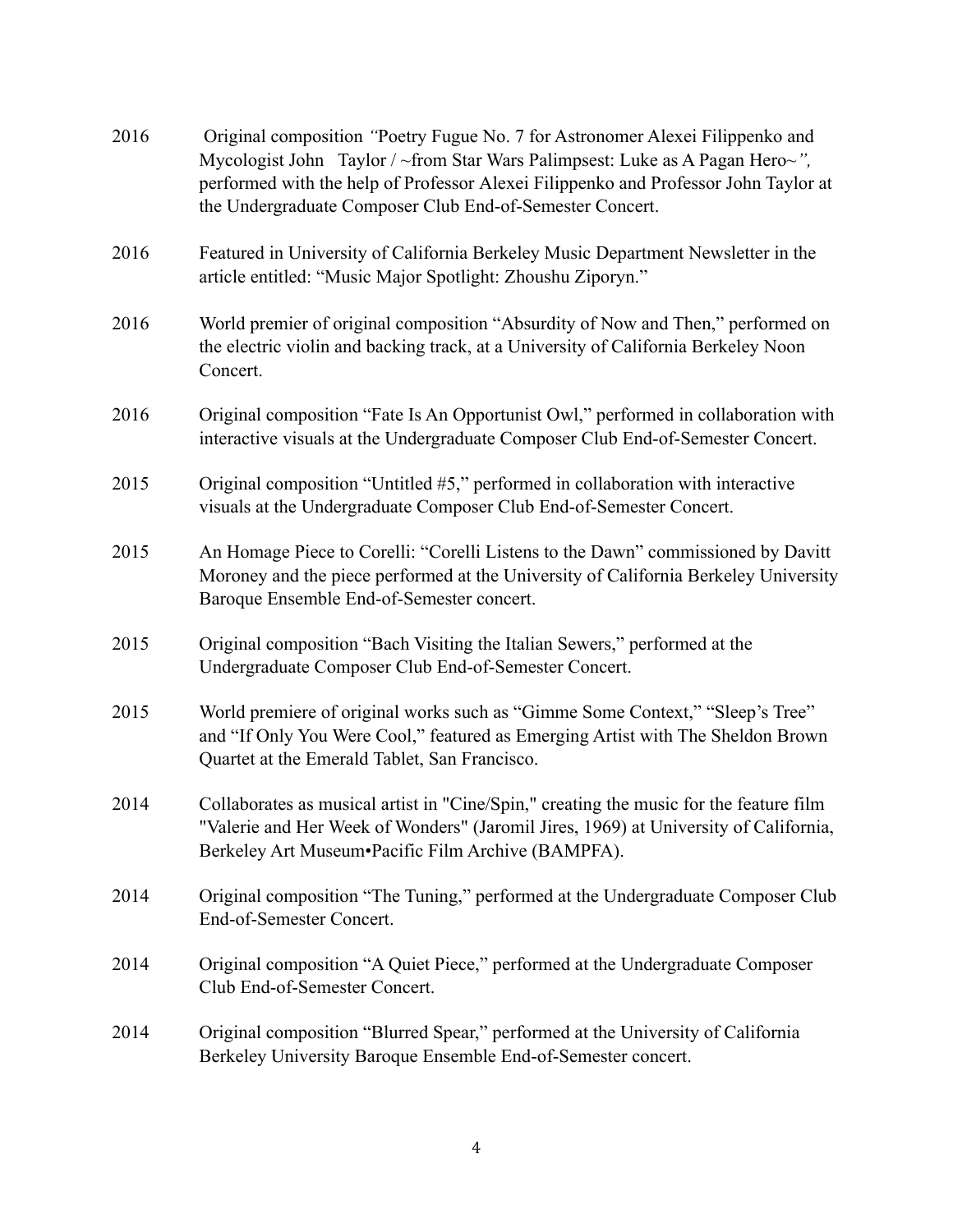- 2012 Opening act of concert held at the Hotel New Grand, Yokohama, Japan, performing Bach's Partita No. 3 in E major for solo violin BWV 1006 and a traditional Shakuhachi and Koto piece, "Haru no umi 春の海 (The Spring Sea)", playing the Shakuhachi part on the violin with Koto accompaniment.
- 2009 Performed "The Nutcracker Suite" by Tchaikovsky with the Tokyo Philharmonic Orchestra as principal second violinist under the conducting of Maestro Myung-whun Chung at Tokyo Opera City.

## **Publications:**

- "Linguistic-syllabic cognitive mapping of sound in Japanese culture, interpreted through Japanese gagaku music," *Analytical Approaches to World Music Journal*. (Other publication details in progress)
- "Uncertainty, Detachment, and Zhuang Zhou's Butterfly," *A Priori: The Brown Journal of Philosophy,* vol. 2, April 2017.

"Star Wars Palimpsest (Multi-media post-modern cantata)," *University of California Berkeley Arts and Design Initiative's 2017 Undergraduate Arts + Design Publication,* March 2018

"大きな力を導く小さな共生関係(A Small Symbiotic Relationship That Yields Great Power, A Study of Plant Galls)," Tsukuba Journal Biology *Vol.10 No.6, June 2011,* ISSN 1347-7048.

## **Skills & Abilities**

#### **LANGUAGES**

- $\cdot$  English (native)
- · Japanese (native)
- $\cdot$  French (intermediate)
- · Classical Chinese (beginner)

## **SPECIALIZED INSTRUMENTS:**

- $\cdot$  Acoustic Violin (classical, improvisation, professional level)
- · Jazz Violin (electric, professional level)
- $\cdot$  Electric Violin (improvisational solo performance, professional level)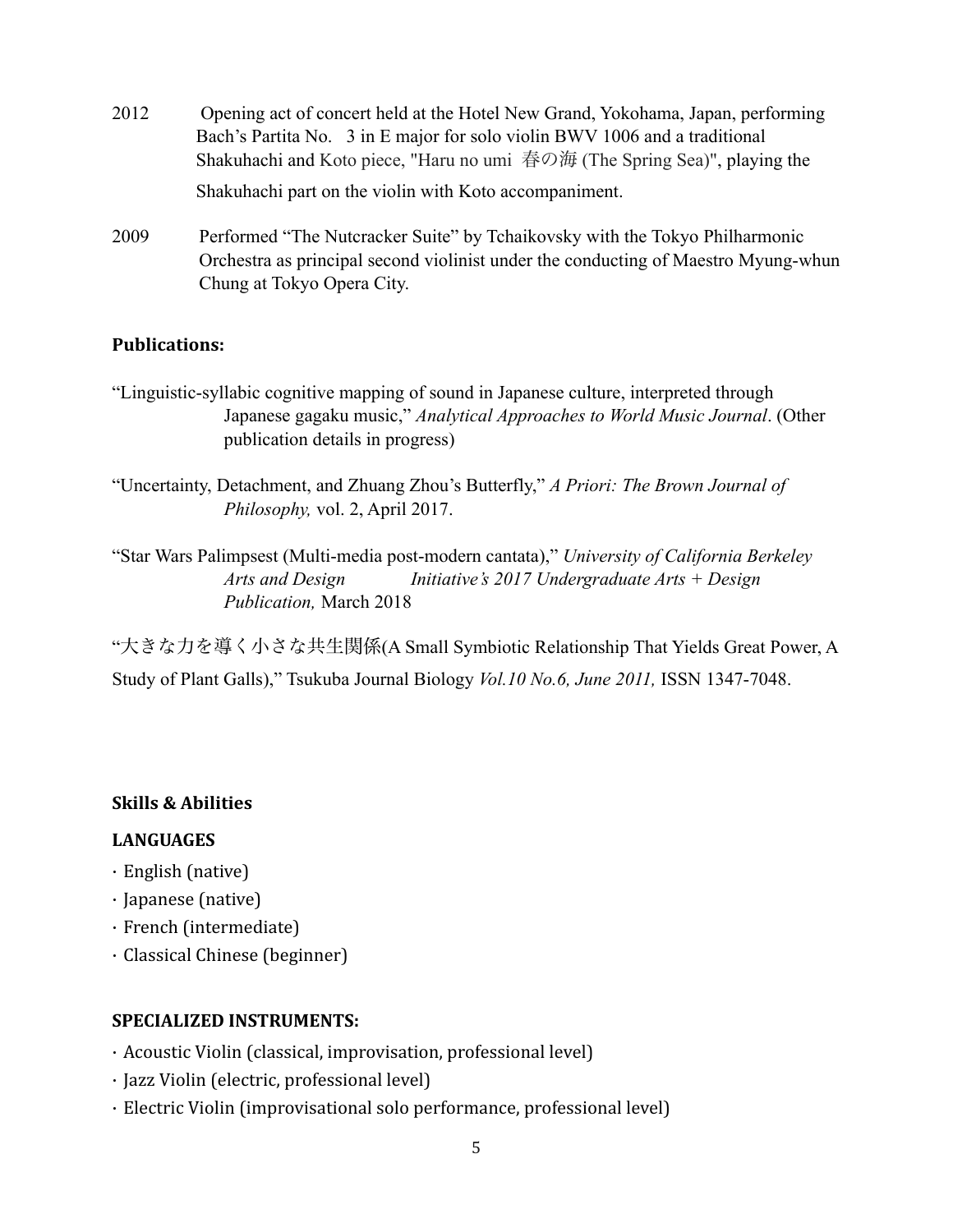#### **OTHER INSTRUMENTS:**

- $\cdot$  Shō (笙)
- $\cdot$  Guitar (acoustic and electric)
- · Bass Guitar
- $\cdot$  Keyboard (including harpsichord)
- · Trumpet
- · Prepared Tin-Whistle
- · Satsuma Biwa

## **KYOGEN**

 $\cdot$  Trained for 4 years in the Ōkura-ryu school of Kyogen by the Yamamoto family, including Tōjiro Yamamoto (national treasure), culminating in a hired public performance at the National Noh Theatre with members of the Yamamoto family.

## **KENDO**

· Shodan

## **GAGAKU**

 $\cdot$  Studying the shō (from beginning of 2018 to 2019) under the tutelage of Ōno Tadaaki ( $\frac{2}{3}$ 忠輝, 宮内庁楽部楽長, One of the Head Musicians from the Music Department of the Imperial Household) and his students.

## **Experience/Employment:**

| 2017-2019 | Hired as composer for the full production of A Noh Christmas Carol that was staged in December 2017 by<br>the Theatre of Yugen, San Francisco. The production was restaged both in December 2018 and December<br>2019, due to popular demand.           |
|-----------|---------------------------------------------------------------------------------------------------------------------------------------------------------------------------------------------------------------------------------------------------------|
| 2017-2018 | Working as a Kyogen actor with the Yamamoto Kyogen Company/Family for certain performances of<br>classical pieces in Tokyo and Shizuoka area. Depending on the situation, I also work as a stage-hand or help<br>with the costumes and props backstage. |
| 2018      | Hired by NHK (Japan Broadcasting Corporation) as an actor to play a character for four episodes in an<br>educational television program series entitled "Omotenashi Kiso Eigo" (おもてなし基礎英語).                                                             |
| 2017      | Hired as composer, playwright, co-director for my original musical theatre piece entitled "Tomorrow's<br>Sound" premiered in May 2017 by the Theatre of Yugen, San Francisco.                                                                           |
| 2014-2015 | Hired as Music Artist/Director at SmileyGo.                                                                                                                                                                                                             |